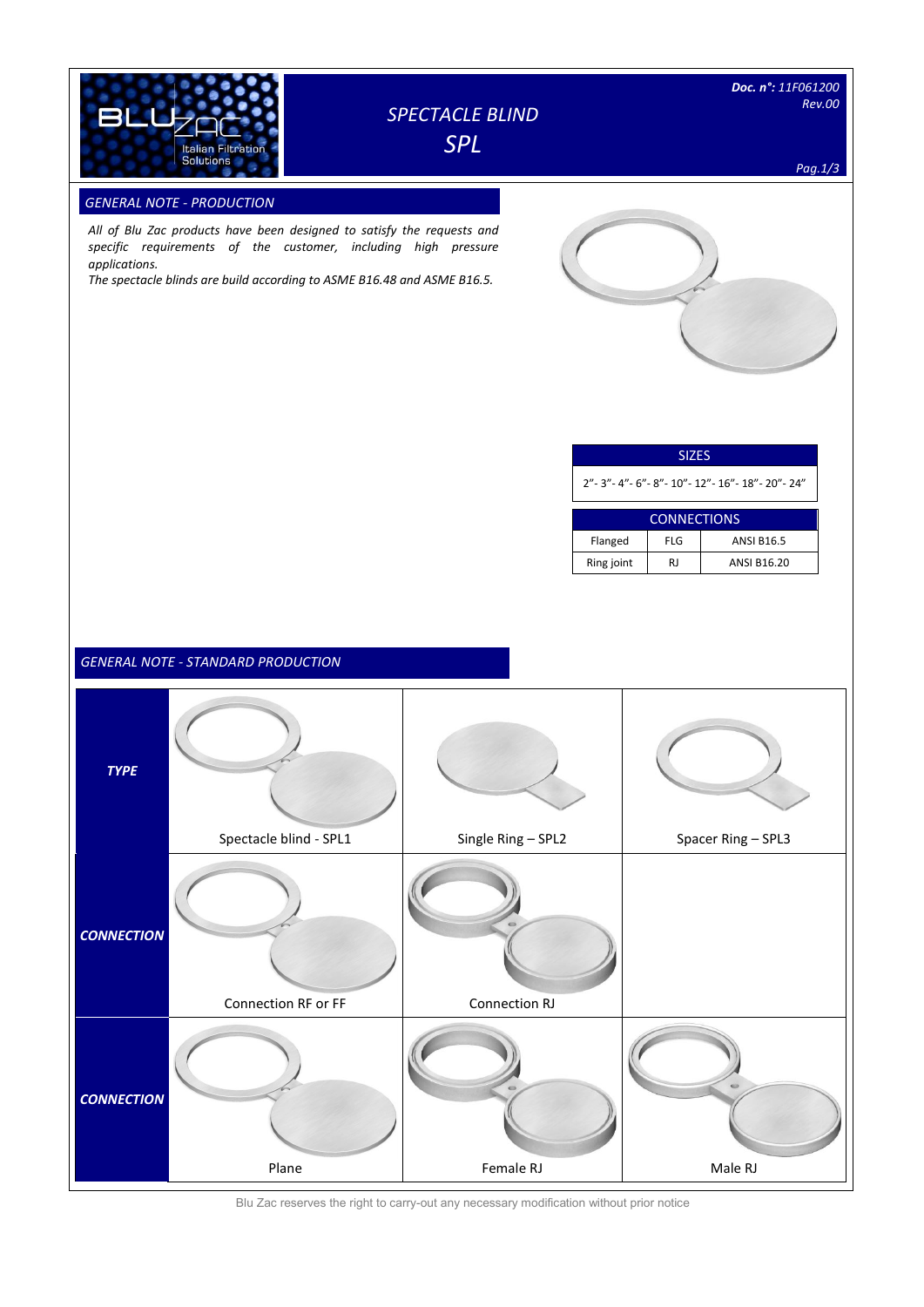|     | BLU                             |            |            |                  |                    |            |                              | <b>SPECTACLE BLIND</b><br><b>SPL</b> |            |               |              |                |              |      | Doc. n°: 11F061200<br><b>Rev.00</b> |            |                      |            |              |            |                                  |            |                             |            |            |                |                |
|-----|---------------------------------|------------|------------|------------------|--------------------|------------|------------------------------|--------------------------------------|------------|---------------|--------------|----------------|--------------|------|-------------------------------------|------------|----------------------|------------|--------------|------------|----------------------------------|------------|-----------------------------|------------|------------|----------------|----------------|
|     |                                 |            |            | <b>Solutions</b> | Italian Filtration |            |                              |                                      |            |               |              |                |              |      |                                     |            |                      |            |              |            |                                  |            |                             |            |            |                | Pag.2/3        |
|     | Ф<br><b>E</b><br>$B_{L}$        |            |            |                  |                    |            |                              |                                      |            |               |              |                |              |      |                                     |            |                      |            |              |            |                                  |            |                             |            |            |                |                |
|     | <b>NPS</b><br>$1/2$ "           | D<br>45    | J<br>16    | с<br>60          | В<br>3.0           | F<br>38    | <b>B1</b><br>$\overline{3}$  | Drj<br>64                            | Jrj        | Crj           | Frj<br>×.    | Brj<br>$\sim$  | Wt<br>0,2    |      | <b>NPS</b><br>$1/2$ "               | D<br>60    | $\overline{1}$<br>16 | C<br>80    | B<br>6.4     | F<br>38    | <b>B1</b><br>3                   | Dri<br>61  | Jrj<br>21                   | Crj<br>80  | Frj<br>38  | Brj<br>22,4    | Wt<br>1,0      |
|     | 3/4''<br>1 <sup>''</sup>        | 54<br>64   | 21<br>27   | 70<br>80         | 3.0<br>3.0         | 38<br>38   | 3<br>3                       | 73<br>83                             | 34         | $\sim$<br>80  | 51           | $\sim$<br>19,1 | 0,3<br>0,4   |      | 3/4''<br>1 <sup>''</sup>            | 67<br>76   | 21<br>27             | 90<br>100  | 6.4<br>6.4   | 41<br>57   | $\sqrt{3}$<br>3                  | 67<br>71   | 27<br>34                    | 90<br>102  | 45<br>51   | 22,4<br>22,4   | 1,2<br>1,6     |
|     | 1.1/4'                          | 73         | 42         | 90               | 6.4                | 38         | 3                            | 102                                  | 42         | 90            | 51           | 19,1           | 0,7          |      | 1.1/4"                              | 86         | 37                   | 110        | 9.7          | 57         | 3                                | 81         | 42                          | 110        | 51         | 25,4           | 2,2            |
|     | 1.1/2'<br>2 <sup>n</sup>        | 83<br>102  | 48<br>61   | 100<br>120       | 6.4<br>6.4         | 38<br>51   | 3<br>3                       | 121<br>133                           | 48<br>61   | 100<br>120    | 57<br>57     | 19,1<br>19,1   | 0,8<br>1,2   |      | 1.1/2''<br>2 <sup>''</sup>          | 95<br>140  | 43<br>55             | 125<br>165 | 9.7<br>12.7  | 67<br>57   | 3<br>$\sqrt{3}$                  | 92<br>124  | 48<br>60                    | 124<br>165 | 64<br>51   | 25,4<br>32     | 2,7<br>6,2     |
|     | 2.1/2'<br>3''                   | 107<br>133 | 73<br>89   | 140<br>150       | 6.4<br>6.4         | 51<br>64   | 3<br>3                       | 154<br>172                           | 73<br>89   | 140<br>150    | 57<br>57     | 22,4<br>22,4   | 1,5<br>1,9   |      | 2.1/2"<br>3 <sup>''</sup>           | 162<br>165 | 67<br>83             | 190<br>190 | 12.7<br>15.7 | 67<br>67   | 3<br>3                           | 134<br>156 | 73<br>89                    | 190<br>190 | 67<br>67   | 35,1<br>35,1   | 8,2<br>9,0     |
|     | 3.1/2                           | 159        | 102        | 175              | 9.7                | 64         | 3                            | 194                                  | 102        | 175           | 64           | 22,4           | 3,5          |      | 4 <sup>''</sup>                     | 203        | 108                  | 235        | 19.1         | 76         | 5                                | 181        | 114                         | 235        | 73         | 41,5           | 15,0           |
| 150 | 4 <sup>''</sup><br>5''          | 172<br>194 | 114<br>141 | 190<br>215       | 9.7<br>9.7         | 64<br>76   | $\mathfrak{Z}$<br>$\sqrt{3}$ | 219<br>273                           | 114<br>141 | 190<br>215    | 64<br>70     | 22,4<br>25,4   | 4,0<br>5,0   | 900  | 5 <sup>''</sup><br>6"               | 244<br>286 | 135<br>162           | 280<br>320 | 22.4<br>25.4 | 86<br>86   | 5<br>5                           | 216<br>241 | 141<br>168                  | 279<br>318 | 73<br>73   | 44,5<br>48     | 23,0<br>34,0   |
|     | 6"<br>8"                        | 219<br>276 | 168<br>219 | 240<br>300       | 12.7<br>12.7       | 76<br>76   | 3<br>5                       | 330<br>406                           | 168<br>219 | 240<br>300    | 83<br>95     | 25,4<br>28,5   | 7,2<br>11    |      | 8 <sup>''</sup><br>10 <sup>h</sup>  | 356<br>432 | 212<br>265           | 395<br>470 | 35.1<br>41.1 | 95<br>105  | 5<br>10                          | 308<br>362 | 219<br>273                  | 394<br>470 | 79<br>121  | 57,5<br>64     | 64,0<br>104,0  |
|     | 10''                            | 337        | 273        | 360              | 15.7               | 102        | 5                            | 426                                  | 273        | 360           | 102          | 31,8           | 19           |      | 12"                                 | 495        | 315                  | 535        | 47.8         | 105        | 10                               | 419        | 324                         | 533        | 121        | 73,5           | 150,0          |
|     | 12"<br>14"                      | 406<br>448 | 324<br>356 | 430<br>475       | 19.1<br>19.1       | 102<br>108 | 5<br>5                       | 483<br>546                           | 324<br>356 | 430<br>475    | 121<br>127   | 35,1<br>35,1   | 32,4<br>40   |      | 14"<br>16"                          | 518<br>572 | 346<br>397           | 560<br>615 | 53.8<br>60.5 | 114<br>124 | 10<br>15                         | 467<br>524 | 356<br>406                  | 559<br>616 | 121<br>127 | 83<br>92       | 176,0<br>230,0 |
|     | 16"                             | 511        | 406        | 460              | 22.4               | 108        | 5                            | 597                                  | 406        | 540           | 127          | 38,1           | 60,0         |      | 18"                                 | 635        | 448                  | 685        | 66.5         | 133        | 15                               | 594        | 547                         | 686        | 133        | 102            | 303,0          |
|     | 18"<br>20"                      | 546<br>603 | 457<br>508 | 580<br>635       | 22.4<br>28.4       | 114<br>121 | 5<br>10                      | 711<br>635                           | 457<br>508 | 580<br>635    | 127<br>127   | 41,1<br>41,1   | 64,0<br>95,0 |      | 20''<br>24"                         | 696<br>835 | 497<br>597           | 750<br>900 | 73.2<br>88.9 | 133<br>152 | 20<br>20                         | 648<br>772 | 508<br>610                  | 749<br>902 | 127<br>140 | 111,5<br>133,5 | 391,0<br>663,0 |
|     | 24''<br>$1/2$ "                 | 714<br>51  | 610<br>16  | 750<br>65        | 31.8<br>6.4        | 140<br>38  | 10<br>3                      | 749<br>51                            | 610<br>21  | 750<br>65     | 152<br>38    | 47,8<br>15,7   | 145<br>0,4   |      | 1/2'<br>3/4''                       | 61<br>67   | 16<br>21             | 80<br>90   | 6.4<br>9.7   | 38<br>41   | 3<br>3                           | 61<br>67   | 21<br>27                    | 80<br>90   | 38<br>45   | 22,4<br>25,4   | 1,0<br>1,4     |
|     | 3/4''                           | 64         | 21         | 80               | 6.4                | 38         | 3                            | 64                                   | 27         | 80            | 45           | 19,1           | 0,6          |      | 1 <sup>''</sup>                     | 76         | 27                   | 100        | 9.7          | 64         | 3                                | 71         | 34                          | 102        | 54         | 25,4           | 1,8            |
|     | $1^{\prime\prime}$<br>1.1/4     | 70<br>79   | 27<br>42   | 90<br>100        | 6.4<br>6.4         | 38<br>38   | 3<br>3                       | 70<br>79                             | 34<br>42   | 90<br>100     | 51<br>51     | 19,1<br>22,4   | 0,7<br>0,8   |      | 1.1/4'<br>1.1/2'                    | 86<br>95   | 35<br>41             | 110<br>125 | 9.7<br>12.7  | 64<br>70   | $\mathfrak{Z}$<br>$\mathfrak{Z}$ | 81<br>92   | 42<br>48                    | 110<br>124 | 54<br>57   | 25,4<br>28,5   | 2,2<br>3,1     |
|     | 1.1/2                           | 92         | 48         | 115              | 6.4                | 38         | 3                            | 90                                   | 48         | 115           | 57           | 22,4           | 1,1          | 1500 | 2 <sup>''</sup>                     | 140        | 53                   | 165        | 12.7         | 70         | 3                                | 124        | 60                          | 165        | 54         | 35,1           | 6,3            |
|     | 2 <sup>n</sup><br>2.1/2         | 108<br>127 | 61<br>73   | 125<br>150       | 9.7<br>9.7         | 51<br>51   | 3<br>$\overline{3}$          | 108<br>127                           | 61<br>73   | 125<br>150    | 57<br>57     | 25,4<br>28,5   | 1,8<br>2,5   |      | 2.1/2''<br>3 <sup>''</sup>          | 162<br>172 | 63<br>78             | 190<br>205 | 15.7<br>19.1 | 76<br>76   | 3<br>5                           | 137<br>168 | 73<br>89                    | 190<br>203 | 57<br>73   | 38,1<br>44,5   | 9,3<br>11,3    |
|     | 3''<br>3.1/2                    | 146<br>162 | 89<br>102  | 170<br>185       | 9.7<br>12.7        | 64<br>64   | 3<br>3                       | 146<br>159                           | 89<br>102  | 170<br>185    | 57<br>64     | 28,5<br>28,5   | 3,2<br>4,6   |      | 4 <sup>''</sup><br>5"               | 206<br>251 | 102<br>135           | 240<br>290 | 22.4<br>28.4 | 89<br>89   | 5<br>5                           | 194<br>229 | 114<br>141                  | 241<br>292 | 76<br>76   | 48<br>54       | 17,4<br>29,0   |
| 300 | 4                               | 178        | 114        | 200              | 12.7               | 64         | 3                            | 175                                  | 114        | 200           | 64           | 31,8           | 5,4          |      | 6'                                  | 279        | 154                  | 320        | 35.1         | 89         | 5                                | 248        | 168                         | 318        | 79         | 60,5           | 41,0           |
|     | 5"<br>6"                        | 213<br>248 | 141<br>168 | 235<br>270       | 15.7<br>15.7       | 76<br>76   | 3<br>5                       | 210<br>241                           | 141<br>168 | 235<br>270    | 70<br>83     | 35,1<br>35,1   | 8,9<br>12,0  |      | 8"<br>10"                           | 349<br>432 | 203<br>255           | 395<br>480 | 41.1<br>50.8 | 102<br>114 | 10<br>10                         | 318<br>371 | 219<br>273                  | 394<br>483 | 86<br>133  | 73,5<br>83     | 70,0<br>125    |
|     | $8^{\prime\prime}$              | 305        | 219        | 330              | 22.4               | 76         | 5                            | 302                                  | 219        | 330           | 95           | 41,1           | 23,0         |      | 12"                                 | 518        | 303                  | 570        | 60.5         | 114        | 15                               | 438        | 324                         | 572        | 133        | 102            | 206            |
|     | 10''<br>12"                     | 359<br>419 | 273<br>324 | 385<br>450       | 25.4<br>28.4       | 102<br>102 | 5<br>5                       | 356<br>413                           | 273<br>324 | 385<br>450    | 102<br>121   | 44,5<br>50,8   | 34,0<br>50,0 |      | 14"<br>16"                          | 575<br>638 | 333<br>381           | 635<br>705 | 66.5<br>76.2 | 127<br>133 | 15<br>20                         | 489<br>546 | 356<br>406                  | 635<br>705 | 140<br>146 | 111,5<br>124   | 276<br>376     |
|     | 14"<br>16"                      | 483<br>536 | 356<br>406 | 515<br>570       | 31.8<br>38.1       | 108<br>108 | 10<br>10                     | 457<br>508                           | 356<br>406 | 515<br>570    | 127<br>127   | 53,8<br>57,2   | 76,0<br>107  |      | 18"<br>20''                         | 702<br>752 | 429<br>478           | 775<br>830 | 85.9<br>95.3 | 146<br>152 | 20<br>30                         | 613<br>673 | 457<br>508                  | 775<br>832 | 152<br>165 | 133,5<br>143   | 499<br>614     |
|     | 18"                             | 594        | 457        | 630              | 41.1               | 114        | 10                           | 575                                  | 457        | 630           | 127          | 60,5           | 140          |      | 24"                                 | 899        | 575                  | 990        | 111.3        | 178        | 30                               | 794        | 610                         | 991        | 178        | 168,5          | 999            |
|     | 20"<br>24"                      | 651<br>772 | 508<br>610 | 685<br>810       | 44.5<br>50.8       | 121<br>140 | 10<br>10                     | 635<br>749                           | 508<br>610 | 685<br>810    | 127<br>152   | 69,9<br>79,2   | 178<br>278   |      | $1/2$ "<br>3/4"                     | 67<br>73   | 16<br>21             | 90<br>95   | 9.7<br>9.7   | 38<br>41   | 3<br>$\overline{3}$              | 65<br>73   | 21<br>27                    | 38<br>45   | 90<br>95   | 25,4<br>28,5   | 1,4<br>1,6     |
|     | $1/2$ "<br>3/4''                | 51<br>64   | 16<br>21   | 65<br>80         | 6.4<br>6.4         | 38<br>38   | 3<br>3                       | 51                                   | 21<br>27   | 65<br>80      | 38<br>45     | 19,1<br>22,4   | 0,7<br>1,1   |      | 1 <sup>''</sup><br>1.1/4"           | 83<br>102  | 27<br>35             | 110<br>130 | 9.7<br>12.7  | 64<br>64   | 3<br>3                           | 83<br>102  | 34<br>42                    | 54<br>54   | 108<br>130 | 28,5<br>35,1   | 2,2<br>3,5     |
|     | 1"                              | 70         | 27         | 90               | 6.4                | 57         | 3                            | 64<br>70                             | 34         | 89            | 51           | 22,4           | 1,3          |      | 1.1/2"                              | 114        | 41                   | 145        | 15.7         | 70         | 3                                | 114        | 48                          | 60         | 146        | 38,1           | 4,8            |
| 600 | 1.1/4"<br>1.1/2"                | 79<br>92   | 37<br>43   | 100<br>115       | 9.7<br>9.7         | 57<br>67   | 3<br>3                       | 79<br>90                             | 42<br>48   | 100<br>114    | 51<br>57     | 22,4<br>22,4   | 1,8<br>2,4   |      | 2 <sup>n</sup><br>2.1/2"            | 143<br>165 | 53<br>63             | 170<br>195 | 15.7<br>19.1 | 70<br>76   | 3<br>5                           | 133<br>149 | 60<br>73                    | 57<br>60   | 171<br>197 | 41,5<br>48     | 7,3<br>11,0    |
|     | 2 <sup>n</sup>                  | 108        | 55         | 125              | 9.7                | 57         | 3                            | 108                                  | 60         | 127           | 57           | 28,5           | 3,1          | 2500 | 3 <sup>''</sup>                     | 194        | 78                   | 230        | 22.4         | 76         | 5                                | 168        | 89                          | 76         | 229        | 51             | 16,0           |
|     | 2.1/2"<br>3"                    | 127<br>146 | 67<br>83   | 150<br>170       | 12.7<br>12.7       | 67<br>67   | 3<br>3                       | 127<br>146                           | 73<br>89   | 149<br>168    | 57<br>57     | 32<br>32       | 4,8<br>6,1   |      | 4 <sup>''</sup><br>5"               | 232<br>276 | 102<br>128           | 275<br>325 | 28.4<br>35.1 | 89<br>89   | 5<br>5                           | 203<br>241 | 114<br>141                  | 83<br>89   | 273<br>324 | 64<br>73,5     | 26,5<br>42,5   |
|     | $3.1/2$ "<br>$4^{\prime\prime}$ | 159<br>191 | 96<br>108  | 185<br>215       | 15.7<br>15.7       | 76<br>76   | $\mathfrak{Z}$<br>5          | 175                                  | 114        | $\sim$<br>216 | $\sim$<br>64 | $\sim$<br>35,1 | 7,8<br>11,5  |      | 6"<br>8"                            | 314<br>384 | 154<br>198           | 370<br>440 | 41.1<br>53.8 | 89<br>102  | 5<br>10                          | 279<br>340 | 168<br>219                  | 95<br>95   | 368<br>438 | 83<br>99       | 61,0<br>109    |
|     | $5^{\prime\prime}$              | 238        | 135        | 265              | 19.1               | 86         | 5                            | 210                                  | 141        | 267           | 70           | 38,1           | 20,0         |      | 10''                                | 473        | 248                  | 540        | 66.5         | 114        | 10                               | 425        | 273                         | 91         | 540        | 117,5          | 195            |
|     | 6"<br>8"                        | 264<br>318 | 162<br>212 | 290<br>350       | 22.4<br>28.4       | 86<br>95   | 5<br>5                       | 241<br>302                           | 168<br>219 | 292<br>349    | 83<br>95     | 44,5<br>51     | 26,0<br>42,0 |      | 12"                                 | 546        | 289                  | 620        | 79.2         | 114        | 15                               | 495        | 324                         | 152        | 619        | 133,5          | 299            |
|     | 10"<br>12"                      | 397<br>454 | 265<br>315 | 430<br>490       | 35.1<br>41.1       | 105<br>105 | 10<br>10                     | 356<br>413                           | 273<br>324 | 432<br>489    | 102<br>121   | 57,5<br>64     | 75,0<br>108  |      |                                     |            |                      |            |              |            |                                  |            | <b>DIMENSION TOLLERANCE</b> |            |            |                |                |
|     | 14"                             | 489        | 346        | 525              | 44.5               | 114        | 10                           | 457                                  | 356        | 527           | 127          | 67             | 130          |      |                                     |            |                      |            |              |            | Size                             |            |                             | D          |            | B & H & L      |                |
|     | 16"<br>18"                      | 562<br>610 | 397<br>448 | 605<br>655       | 50.8<br>53.8       | 124<br>133 | 10<br>10                     | 508<br>575                           | 406<br>457 | 603<br>654    | 127<br>127   | 73,5<br>79,5   | 190<br>230   |      |                                     |            |                      |            |              |            | 1/2" to 4"                       |            |                             | ± 1        |            | ± 1            |                |
|     | 20"                             | 679        | 497        | 725              | 63.5               | 133        | 10                           | 635                                  | 508        | 724           | 127          | 89             | 424          |      |                                     |            |                      |            |              |            | 6" to 8"<br>10" to 24"           |            |                             | ±2<br>± 3  |            | ± 2<br>± 8     |                |
|     | 24"                             | 787        | 597        | 840              | 73.2               | 152        | 10                           | 749                                  | 610        | 383           | 152          | 105            | 478          |      |                                     |            |                      |            |              |            |                                  |            |                             |            |            |                |                |

Blu Zac reserves the right to carry-out any necessary modification without prior notice